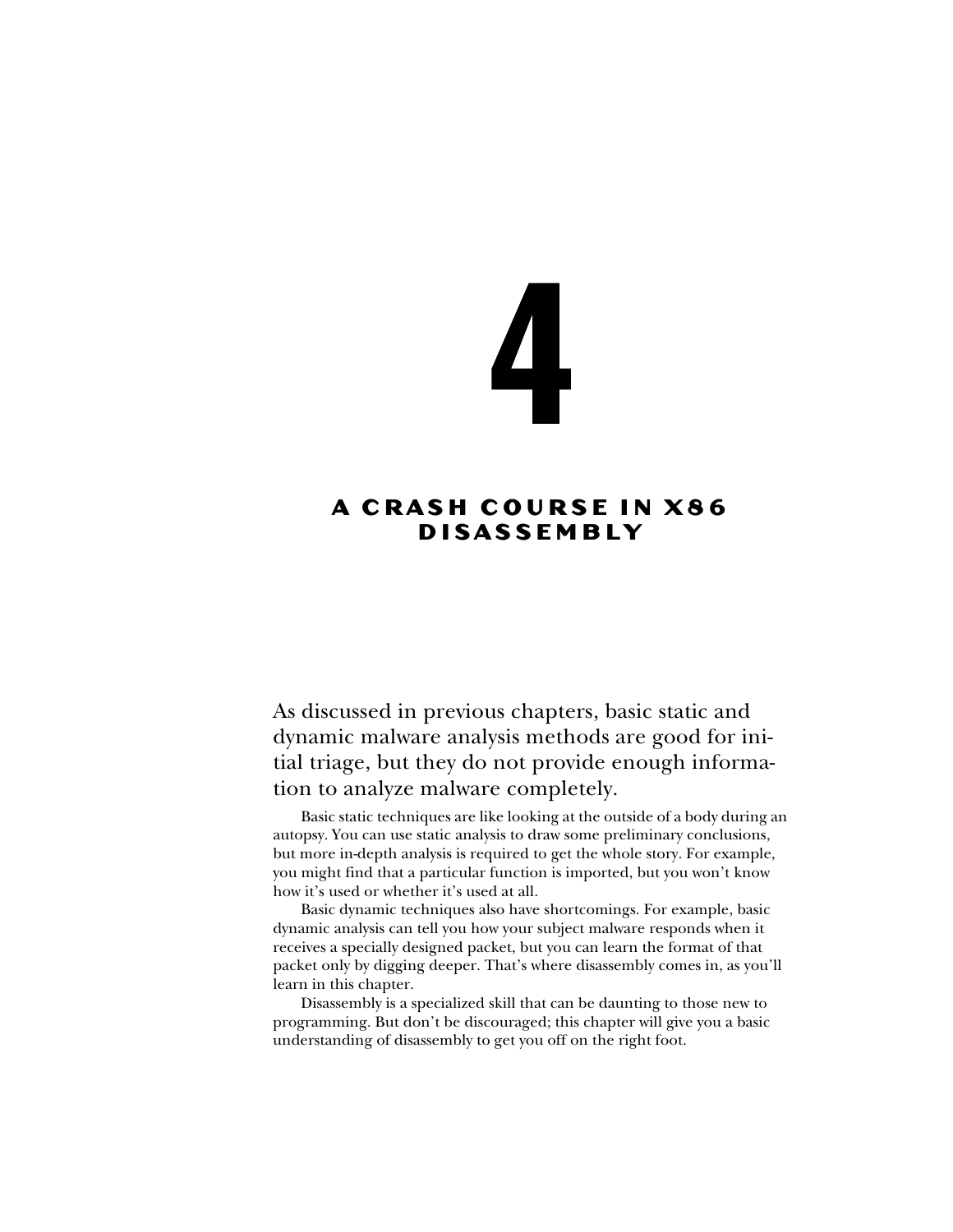# **Levels of Abstraction**

In traditional computer architecture, a computer system can be represented as several *levels of abstraction* that create a way of hiding the implementation details. For example, you can run the Windows OS on many different types of hardware, because the underlying hardware is abstracted from the OS.

Figure 4-1 shows the three coding levels involved in malware analysis. Malware authors create programs at the high-level language level and use a compiler to generate machine code to be run by the CPU. Conversely, malware analysts and reverse engineers operate at the low-level language level; we use a disassembler to generate assembly code that we can read and analyze to figure out how a program operates.



*Figure 4-1: Code level examples*

Figure 4-1 shows a simplified model, but computer systems are generally described with the following six different levels of abstraction. We list these levels starting from the bottom. Higher levels of abstraction are placed near the top with more specific concepts underneath, so the lower you get, the less portable the level will be across computer systems.

**Hardware** The hardware level, the only physical level, consists of electrical circuits that implement complex combinations of logical operators such as XOR, AND, OR, and NOT gates, known as *digital logic*. Because of its physical nature, hardware cannot be easily manipulated by software.

**Microcode** The microcode level is also known as *firmware*. Microcode operates only on the exact circuitry for which it was designed. It contains microinstructions that translate from the higher machine-code level to provide a way to interface with the hardware. When performing malware analysis, we usually don't worry about the microcode because it is often specific to the computer hardware for which it was written.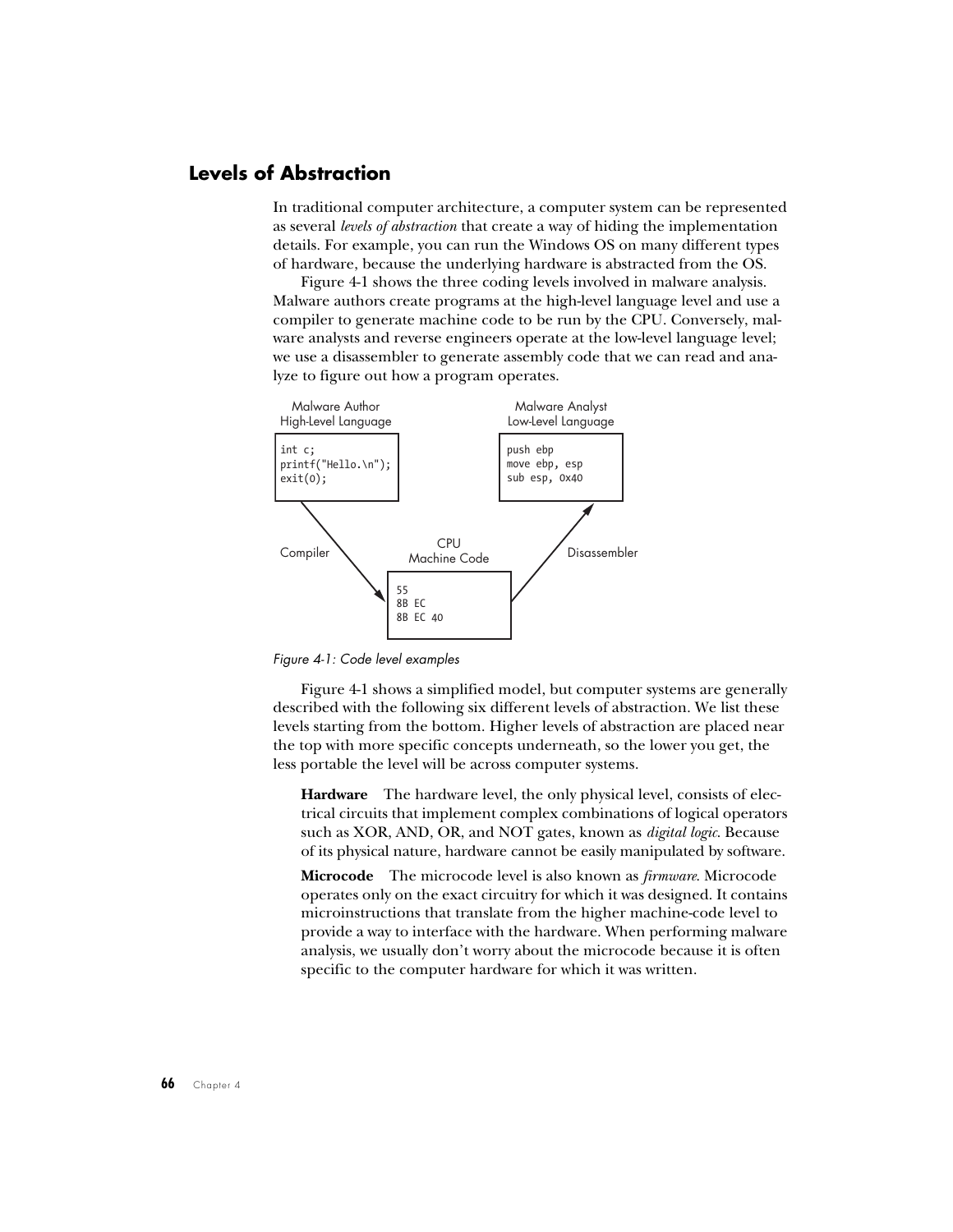**Machine code** The machine code level consists of *opcodes*, hexadecimal digits that tell the processor what you want it to do. Machine code is typically implemented with several microcode instructions so that the underlying hardware can execute the code. Machine code is created when a computer program written in a high-level language is compiled.

**Low-level languages** A low-level language is a human-readable version of a computer architecture's instruction set. The most common low-level language is assembly language. Malware analysts operate at the low-level languages level because the machine code is too difficult for a human to comprehend. We use a disassembler to generate low-level language text, which consists of simple mnemonics such as mov and jmp. Many different dialects of assembly language exist, and we'll explore each in turn.

#### **NOTE** *Assembly is the highest level language that can be reliably and consistently recovered from machine code when high-level language source code is not available.*

**High-level languages** Most computer programmers operate at the level of high-level languages. High-level languages provide strong abstraction from the machine level and make it easy to use programming logic and flow-control mechanisms. High-level languages include C, C++, and others. These languages are typically turned into machine code by a compiler through a process known as *compilation*.

**Interpreted languages** Interpreted languages are at the top level. Many programmers use interpreted languages such as C#, Perl, .NET, and Java. The code at this level is not compiled into machine code; instead, it is translated into bytecode. *Bytecode* is an intermediate representation that is specific to the programming language. Bytecode executes within an *interpreter*, which is a program that translates bytecode into executable machine code on the fly at runtime. An interpreter provides an automatic level of abstraction when compared to traditional compiled code, because it can handle errors and memory management on its own, independent of the OS.

## **Reverse-Engineering**

When malware is stored on a disk, it is typically in *binary* form at the machine code level. As discussed, machine code is the form of code that the computer can run quickly and efficiently. When we disassemble malware (as shown in Figure 4-1), we take the malware binary as input and generate assembly language code as output, usually with a *disassembler*. (Chapter 5 discusses the most popular disassembler, IDA Pro.)

Assembly language is actually a class of languages. Each assembly dialect is typically used to program a single family of microprocessors, such as x86, x64, SPARC, PowerPC, MIPS, and ARM. x86 is by far the most popular architecture for PCs.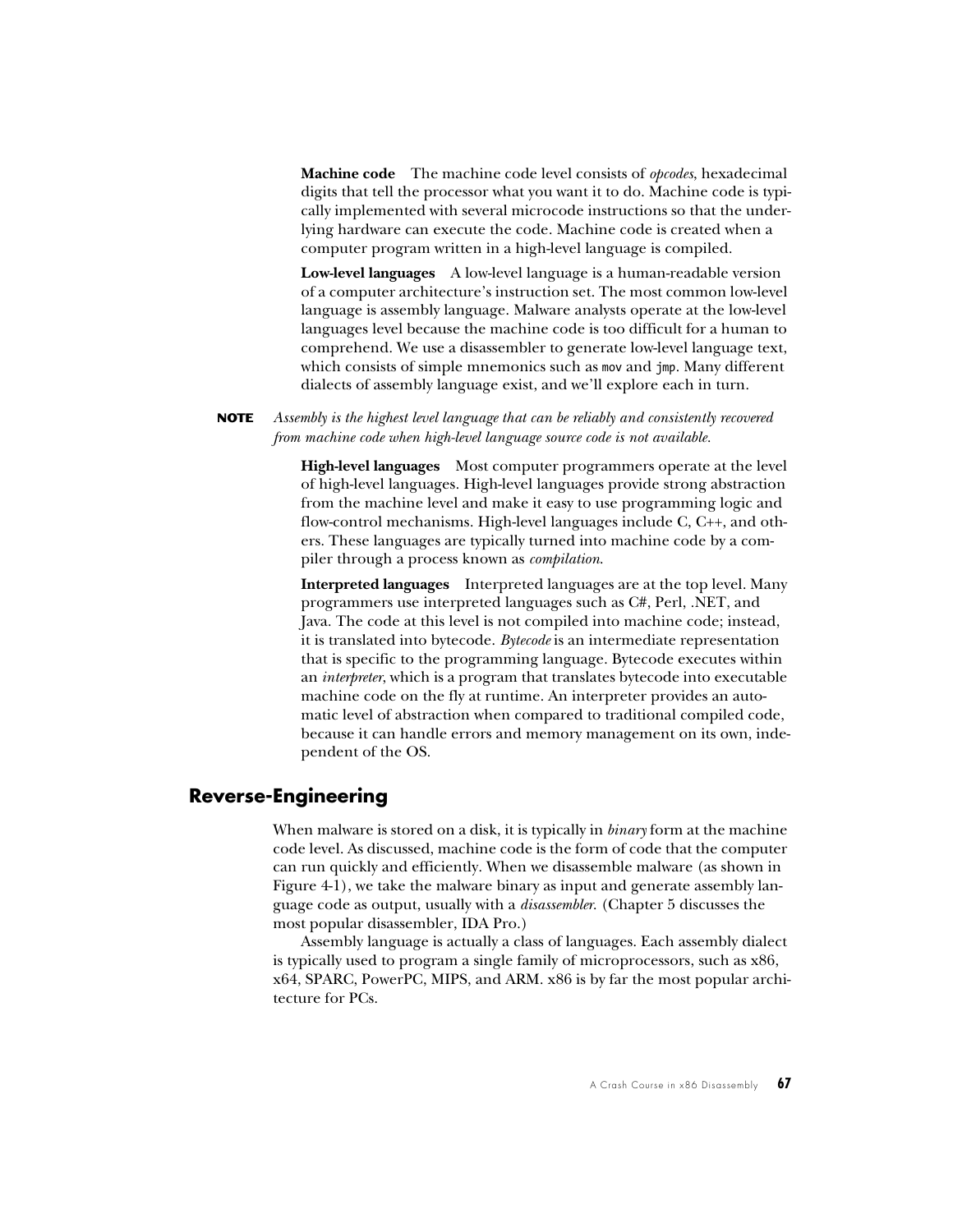Most 32-bit personal computers are x86, also known as Intel IA-32, and all modern 32-bit versions of Microsoft Windows are designed to run on the x86 architecture. Additionally, most AMD64 or Intel 64 architectures running Windows support x86 32-bit binaries. For this reason, most malware is compiled for x86, which will be our focus throughout this book. (Chapter 21 covers malware compiled for the Intel 64 architecture.) Here, we'll focus on the x86 architecture aspects that come up most often during malware analysis.

**NOTE** *For additional information about assembly, Randall Hyde's* The Art of Assembly Language, 2nd Edition *(No Starch Press, 2010) is an excellent resource. Hyde's book offers a patient introduction to x86 assembly for non-assembly programmers.*

# **The x86 Architecture**

The internals of most modern computer architectures (including x86) follow the Von Neumann architecture, illustrated in Figure 4-2. It has three hardware components:

- The *central processing unit (CPU)* executes code.
- The *main memory* of the system (RAM) stores all data and code.
- An *input/output system (I/O)* interfaces with devices such as hard drives, keyboards, and monitors.



*Figure 4-2: Von Neumann architecture*

As you can see in Figure 4-2, the CPU contains several components: The *control unit* gets instructions to execute from RAM using a *register* (the *instruction pointer*), which stores the address of the instruction to execute. Registers are the CPU's basic data storage units and are often used to save time so that the CPU doesn't need to access RAM. The *arithmetic logic unit (ALU)* executes an instruction fetched from RAM and places the results in registers or memory. The process of fetching and executing instruction after instruction is repeated as a program runs.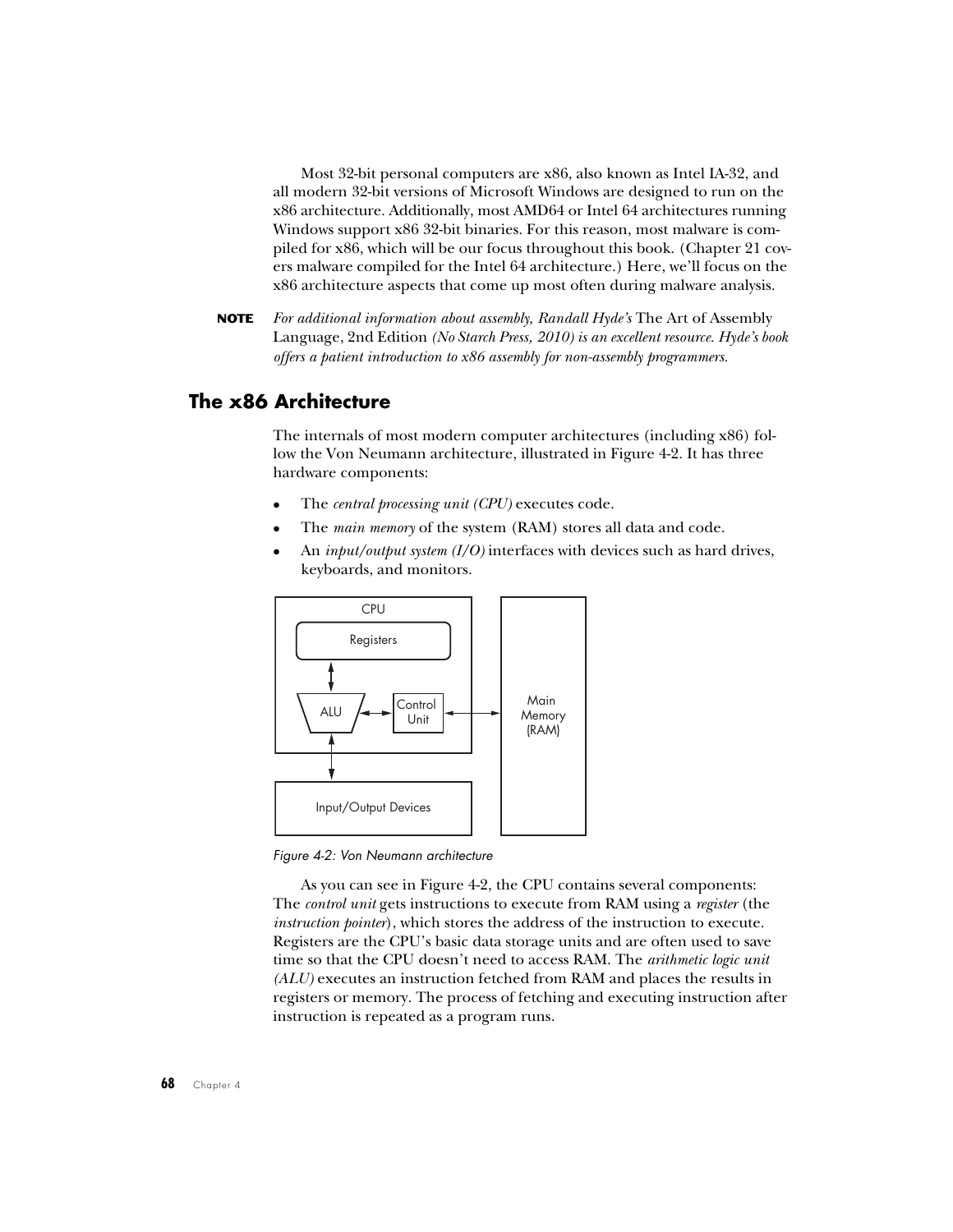## *Main Memory*

The main memory (RAM) for a single program can be divided into the following four major sections, as shown in Figure 4-3.



*Figure 4-3: Basic memory layout for a program*

**Data** This term can be used to refer to a specific section of memory called the *data section*, which contains values that are put in place when a program is initially loaded. These values are sometimes called *static* values because they may not change while the program is running, or they may be called *global* values because they are available to any part of the program.

**Code** Code includes the instructions fetched by the CPU to execute the program's tasks. The code controls what the program does and how the program's tasks will be orchestrated.

**Heap** The heap is used for dynamic memory during program execution, to create (allocate) new values and eliminate (free) values that the program no longer needs. The heap is referred to as *dynamic memory* because its contents can change frequently while the program is running.

**Stack** The stack is used for local variables and parameters for functions, and to help control program flow. We will cover the stack in depth later in this chapter.

Although the diagram in Figure 4-3 shows the four major sections of memory in a particular order, these pieces may be located throughout memory. For example, there is no guarantee that the stack will be lower than the code or vice versa.

## *Instructions*

Instructions are the building blocks of assembly programs. In x86 assembly, an instruction is made of a *mnemonic* and zero or more *operands*. As shown in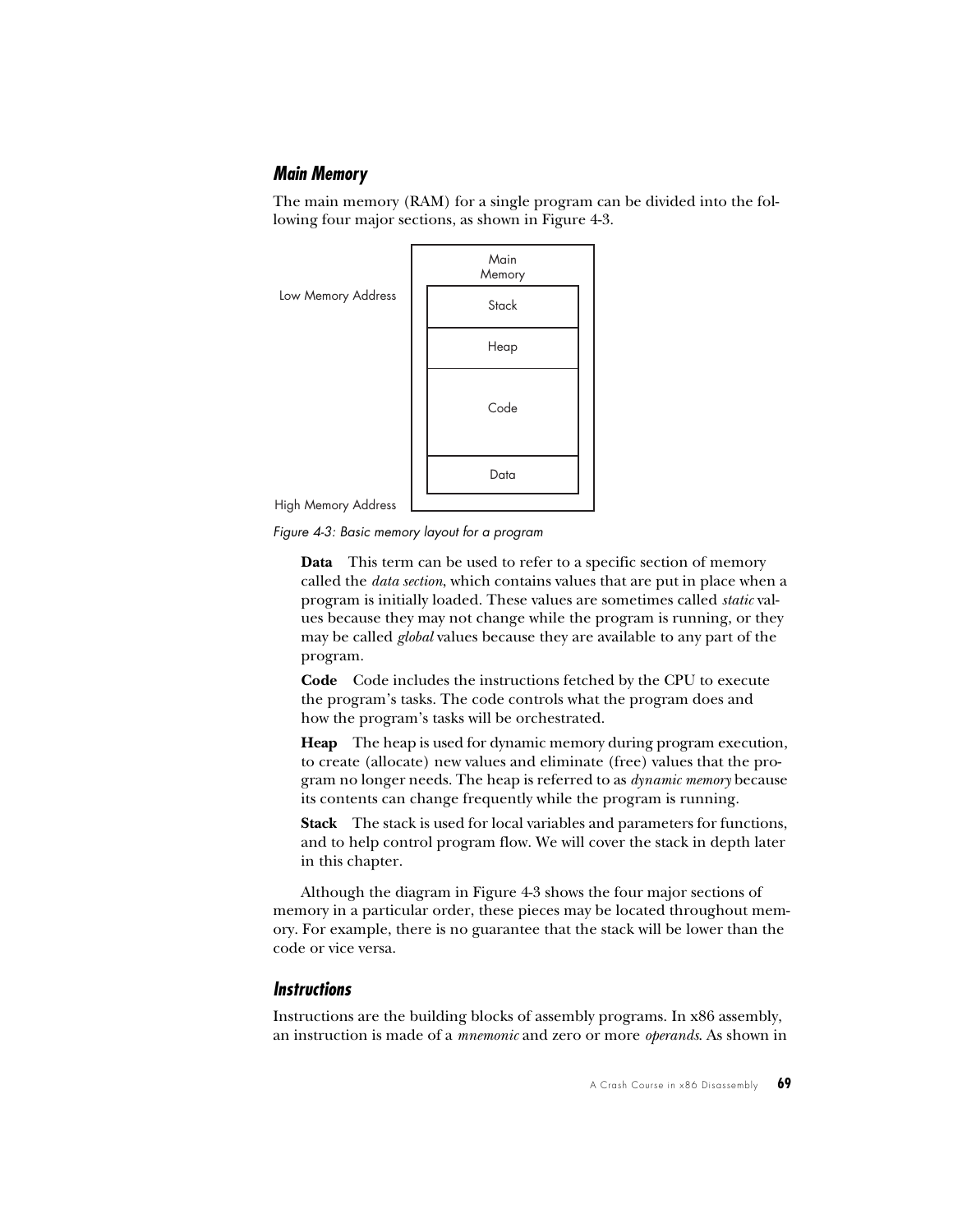Table 4-1, the mnemonic is a word that identifies the instruction to execute, such as mov, which moves data. Operands are typically used to identify information used by the instruction, such as registers or data.

**Table 4-1:** Instruction Format

|     | <b>Mnemonic</b> Destination operand | Source operand |
|-----|-------------------------------------|----------------|
| mov | ecx                                 | 0x42           |

## *Opcodes and Endianness*

Each instruction corresponds to *opcodes* (operation codes) that tell the CPU which operation the program wants to perform. This book and other sources use the term *opcode* for the entire machine instruction, although Intel technically defines it much more narrowly.

Disassemblers translate opcodes into human-readable instructions. For example, in Table 4-2, you can see that the opcodes are B9 42 00 00 00 for the instruction mov ecx, 0x42. The value 0xB9 corresponds to mov ecx, and 0x42000000 corresponds to the value 0x42.

**Table 4-2:** Instruction Opcodes

| Instruction    | mov ecx, | 0x42        |
|----------------|----------|-------------|
| <b>Opcodes</b> | B9       | 42 00 00 00 |

0x42000000 is treated as the value 0x42 because the x86 architecture uses the little-endian format. The *endianness* of data describes whether the most significant (*big-endian*) or least significant (*little-endian*) byte is ordered first (at the smallest address) within a larger data item. Changing between endianness is something malware must do during network communication, because network data uses big-endian and an x86 program uses little-endian. Therefore, the IP address 127.0.0.1 will be represented as 0x7F000001 in bigendian format (over the network) and 0x0100007F in little-endian format (locally in memory). As a malware analyst, you must be cognizant of endianness to ensure you don't accidentally reverse the order of important indicators like an IP address.

## *Operands*

Operands are used to identify the data used by an instruction. Three types of operands can be used:

- *Immediate* operands are fixed values, such as the  $0 \times 42$  shown in Table 4-1.
- *Register* operands refer to registers, such as ecx in Table 4-1.
- *Memory address* operands refer to a memory address that contains the value of interest, typically denoted by a value, register, or equation between brackets, such as [eax].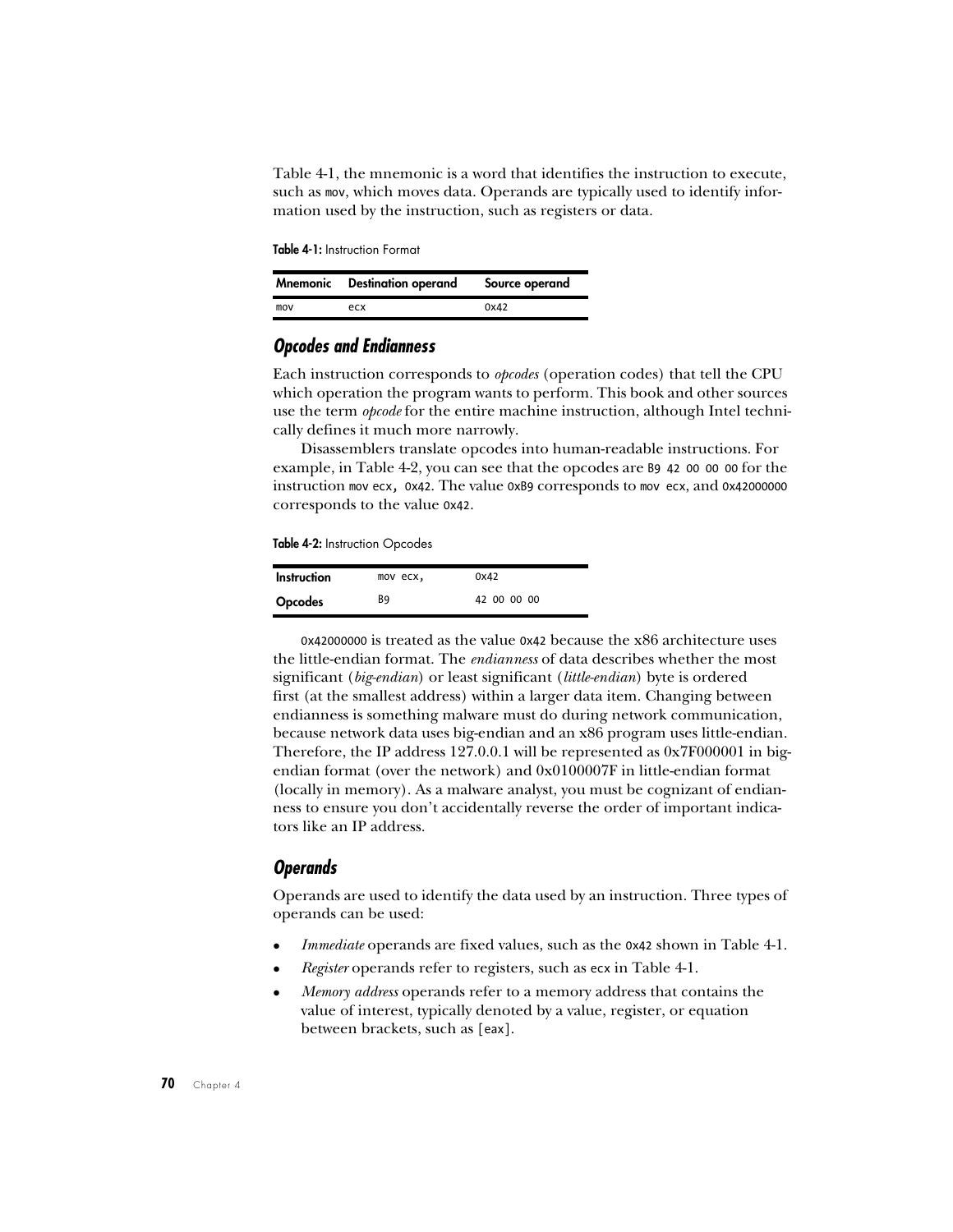## *Registers*

A register is a small amount of data storage available to the CPU, whose contents can be accessed more quickly than storage available elsewhere. x86 processors have a collection of registers available for use as temporary storage or workspace. Table 4-3 shows the most common x86 registers, which fall into the following four categories:

- *General registers* are used by the CPU during execution.
- *Segment registers* are used to track sections of memory.
- *Status flags* are used to make decisions.
- *Instruction pointers* are used to keep track of the next instruction to execute.

You can use Table 4-3 as a reference throughout this chapter to see how a register is categorized and broken down. The sections that follow discuss each of these register categories in depth.

**Table 4-3:** The x86 Registers

| <b>General registers</b> | Segment registers | Status register | Instruction pointer |
|--------------------------|-------------------|-----------------|---------------------|
| EAX (AX, AH, AL)         | CS                | <b>EFLAGS</b>   | EIP                 |
| EBX (BX, BH, BL)         | SS                |                 |                     |
| ECX (CX, CH, CL)         | DS                |                 |                     |
| EDX (DX, DH, DL)         | ES                |                 |                     |
| EBP (BP)                 | FS                |                 |                     |
| ESP (SP)                 | GS                |                 |                     |
| ESI (SI)                 |                   |                 |                     |

All general registers are 32 bits in size and can be referenced as either 32 or 16 bits in assembly code. For example, EDX is used to reference the full 32-bit register, and DX is used to reference the lower 16 bits of the EDX register.

Four registers (EAX, EBX, ECX, and EDX) can also be referenced as 8 bit values using the lowest 8 bits or the second set of 8 bits. For example, AL is used to reference the lowest 8 bits of the EAX register, and AH is used to reference the second set of 8 bits.

Table 4-3 lists the possible references for each general register. The EAX register breakdown is illustrated in Figure 4-4. In this example, the 32-bit (4-byte) register EAX contains the value 0xA9DC81F5, and code can reference the data inside EAX in three additional ways: AX (2 bytes) is  $0x81F5$ , AL (1 byte) is  $0xF5$ , and AH (1 byte) is  $0x81$ .

#### **General Registers**

The general registers typically store data or memory addresses, and are often used interchangeably to get things accomplished within the program. However, despite being called *general* registers, they aren't always used that way.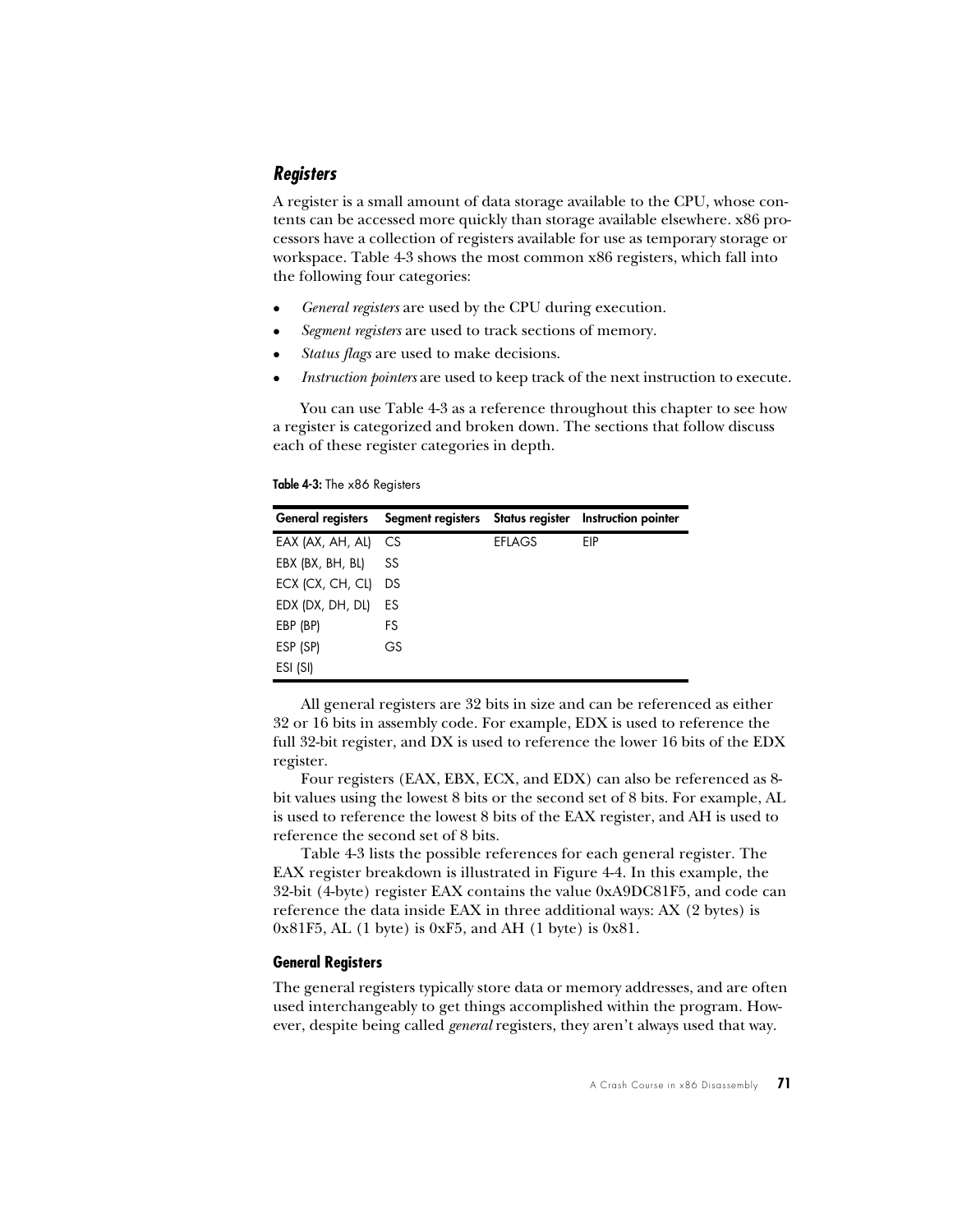

*Figure 4-4: x86 EAX register breakdown*

Some x86 instructions use specific registers by definition. For example, the multiplication and division instructions always use EAX and EDX.

In addition to instruction definitions, general registers can be used in a consistent fashion throughout a program. The use of registers in a consistent fashion across compiled code is known as a *convention*. Knowledge of the conventions used by compilers allows a malware analyst to examine the code more quickly, because time isn't wasted figuring out the context of how a register is being used. For example, the EAX generally contains the return value for function calls. Therefore, if you see the EAX register used immediately after a function call, you are probably seeing the code manipulate the return value.

### **Flags**

The EFLAGS register is a status register. In the x86 architecture, it is 32 bits in size, and each bit is a flag. During execution, each flag is either set (1) or cleared (0) to control CPU operations or indicate the results of a CPU operation. The following flags are most important to malware analysis:

**ZF** The zero flag is set when the result of an operation is equal to zero; otherwise, it is cleared.

**CF** The carry flag is set when the result of an operation is too large or too small for the destination operand; otherwise, it is cleared.

**SF** The sign flag is set when the result of an operation is negative or cleared when the result is positive. This flag is also set when the most significant bit is set after an arithmetic operation.

**TF** The trap flag is used for debugging. The x86 processor will execute only one instruction at a time if this flag is set.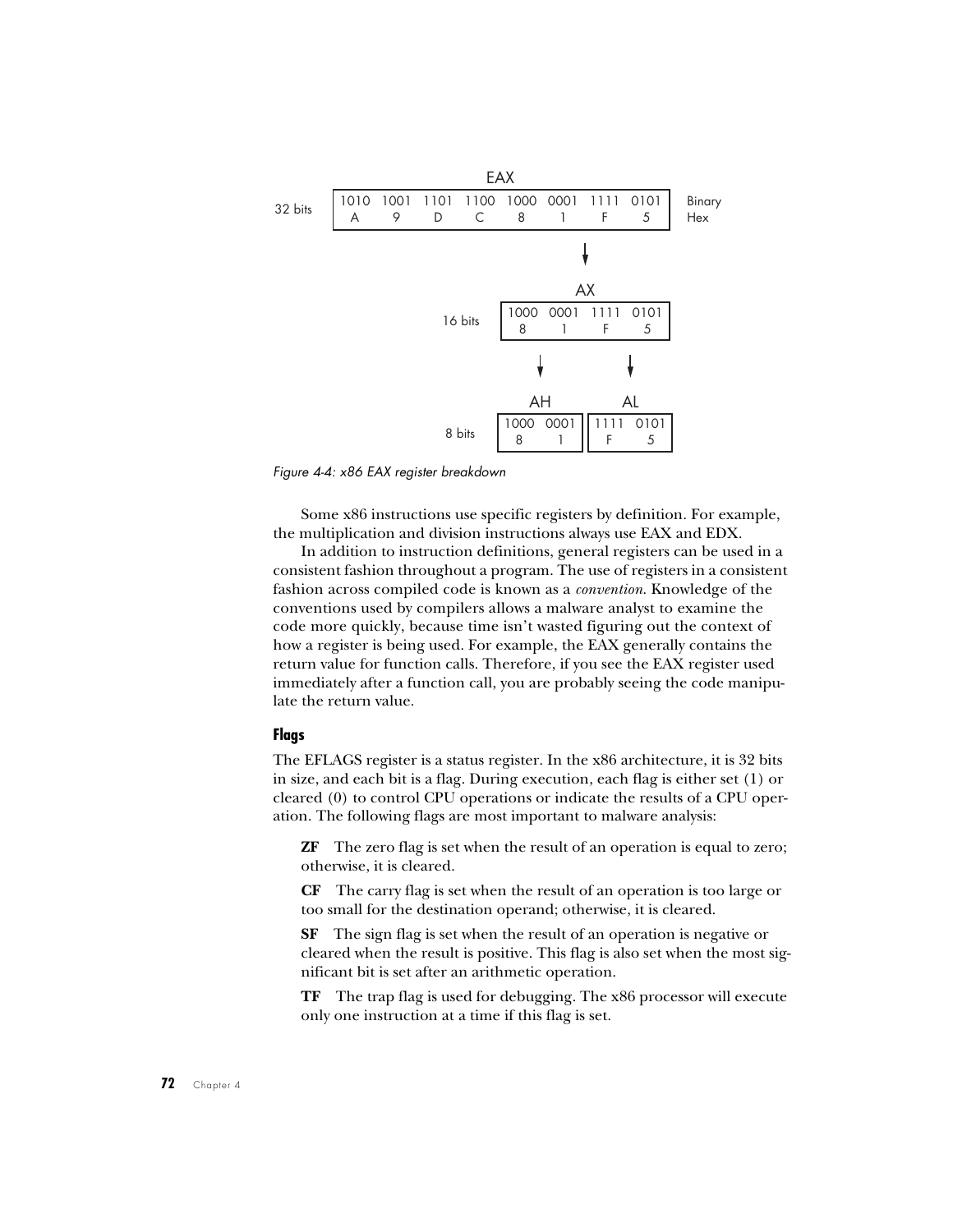**NOTE** *For details on all available flags, see Volume 1 of the* Intel 64 and IA-32 Architectures Software Developer's Manuals*, discussed at the end of this chapter.*

#### **EIP, the Instruction Pointer**

In x86 architecture, *EIP*, also known as the *instruction pointer* or *program counter*, is a register that contains the memory address of the next instruction to be executed for a program. EIP's only purpose is to tell the processor what to do next.

**NOTE** *When EIP is corrupted (that is, it points to a memory address that does not contain legitimate program code), the CPU will not be able to fetch legitimate code to execute, so the program running at the time will likely crash. When you control EIP, you can control what is executed by the CPU, which is why attackers attempt to gain control of EIP through exploitation. Generally, attackers must have attack code in memory and then change EIP to point to that code to exploit a system.*

## *Simple Instructions*

The simplest and most common instruction is mov, which is used to move data from one location to another. In other words, it's the instruction for reading and writing to memory. The mov instruction can move data into registers or RAM. The format is mov *destination*, *source*. (We use Intel syntax throughout the book, which lists the destination operand first.)

Table 4-4 contains examples of the mov instruction. Operands surrounded by brackets are treated as memory references to data. For example, [ebx] references the data at the memory address EBX. The final example in Table 4-4 uses an equation to calculate a memory address. This saves space, because it does not require separate instructions to perform the calculation contained within the brackets. Performing calculations such as this within an instruction is not possible unless you are calculating a memory address. For example, mov eax, ebx+esi\*4 (without the brackets) is an invalid instruction.

| Instruction                       | <b>Description</b>                                                                                                   |
|-----------------------------------|----------------------------------------------------------------------------------------------------------------------|
| mov eax, ebx                      | Copies the contents of EBX into the EAX register                                                                     |
| mov eax, 0x42                     | Copies the value 0x42 into the EAX register                                                                          |
| mov eax, $\lceil 0x4037C4 \rceil$ | Copies the 4 bytes at the memory location 0x4037C4 into the EAX<br>register                                          |
| mov eax, [ebx]                    | Copies the 4 bytes at the memory location specified by the EBX<br>register into the EAX register                     |
| mov eax, [ebx+esi*4]              | Copies the 4 bytes at the memory location specified by the result of<br>the equation ebx+esi*4 into the EAX register |

**Table 4-4:** mov Instruction Examples

Another instruction similar to mov is lea, which means "load effective address." The format of the instruction is lea *destination*, *source*. The lea instruction is used to put a memory address into the destination. For example, lea eax, [ebx+8] will put EBX+8 into EAX. In contrast, mov eax, [ebx+8] loads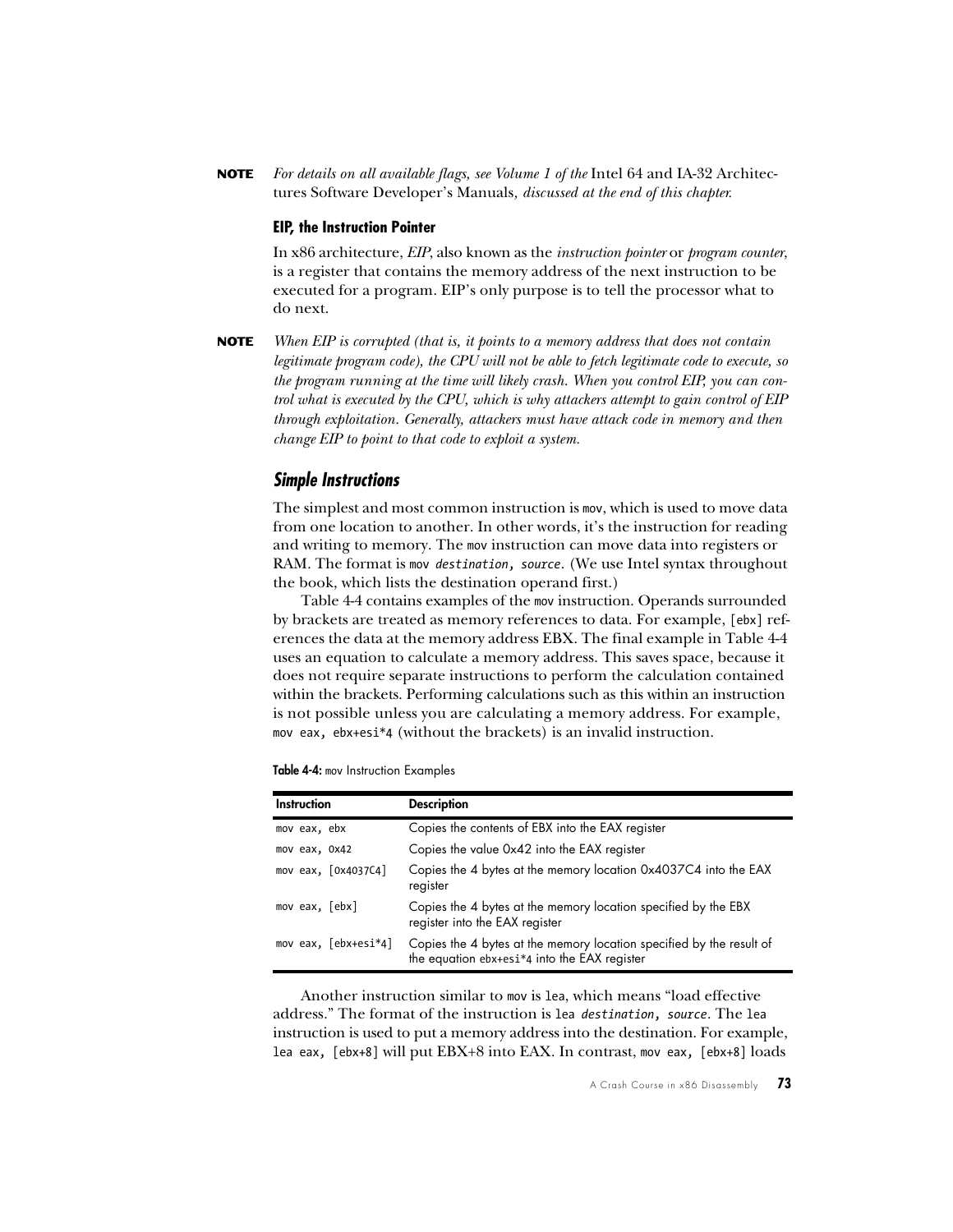the data at the memory address specified by EBX+8. Therefore, lea eax, [ebx+8] would be the same as mov eax, ebx+8; however, a mov instruction like that is invalid.

Figure 4-5 shows values for registers EAX and EBX on the left and the information contained in memory on the right. EBX is set to 0xB30040. At address 0xB30048 is the value 0x20. The instruction mov eax, [ebx+8] places the value 0x20 (obtained from memory) into EAX, and the instruction lea eax, [ebx+8] places the value 0xB30048 into EAX.



*Figure 4-5: EBX register used to access memory*

The lea instruction is not used exclusively to refer to memory addresses. It is useful when calculating values, because it requires fewer instructions. For example, it is common to see an instruction such as lea ebx, [eax\*5+5], where eax is a number, rather than a memory address. This instruction is the functional equivalent of ebx =  $(exx+1)*5$ , but the former is shorter or more efficient for the compiler to use instead of a total of four instructions (for example inc eax; mov ecx, 5; mul ecx; mov ebx, eax).

#### **Arithmetic**

x86 assembly includes many instructions for arithmetic, ranging from basic addition and subtraction to logical operators. We'll cover the most commonly used instructions in this section.

Addition or subtraction adds or subtracts a value from a destination operand. The format of the addition instruction is add *destination*, *value*. The format of the subtraction instruction is sub *destination*, *value*. The sub instruction modifies two important flags: the zero flag (ZF) and carry flag (CF). The ZF is set if the result is zero, and CF is set if the destination is less than the value subtracted. The inc and dec instructions increment or decrement a register by one. Table 4-5 shows examples of the addition and subtraction instructions.

**Table 4-5:** Addition and Subtraction Instruction Examples

| <b>Instruction</b> | <b>Description</b>                           |
|--------------------|----------------------------------------------|
| sub eax, 0x10      | Subtracts 0x10 from EAX                      |
| add eax, ebx       | Adds EBX to EAX and stores the result in EAX |
| inc edx            | Increments EDX by 1                          |
| dec ecx            | Decrements ECX by 1                          |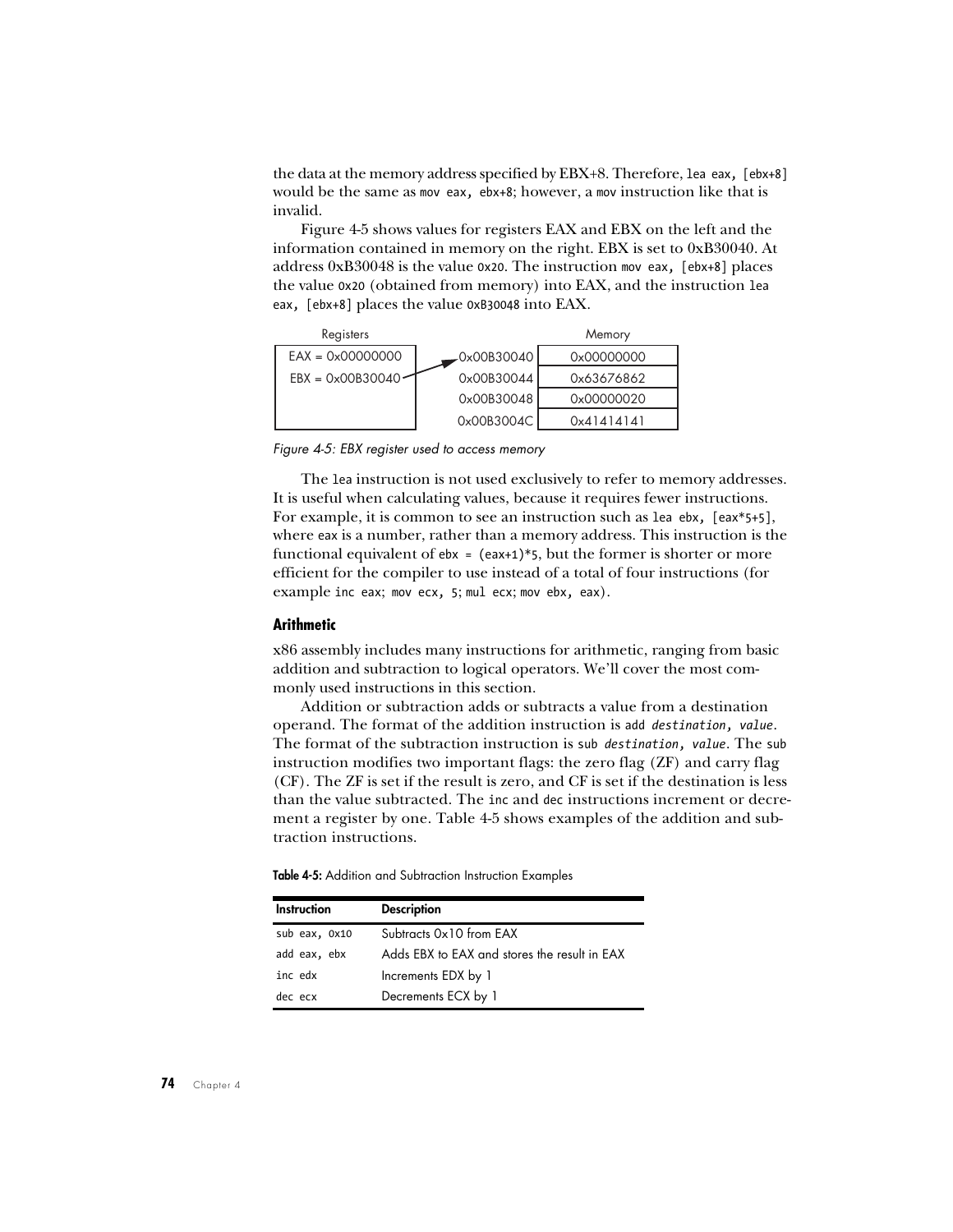Multiplication and division both act on a predefined register, so the command is simply the instruction, plus the value that the register will be multiplied or divided by. The format of the mul instruction is mul *value*. Similarly, the format of div instruction is div *value*. The assignment of the register on which a mul or div instruction acts can occur many instructions earlier, so you might need to search through a program to find it.

The mul *value* instruction always multiplies eax by *value*. Therefore, EAX must be set up appropriately before the multiplication occurs. The result is stored as a 64-bit value across two registers: EDX and EAX. EDX stores the most significant 32 bits of the operations, and EAX stores the least significant 32 bits. Figure 4-6 depicts the values in EDX and EAX when the decimal result of multiplication is 5,000,000,000 and is too large to fit in a single register.

The div *value* instruction does the same thing as mul, except in the opposite direction: It divides the 64 bits across EDX and EAX by *value*. Therefore, the EDX and EAX registers must be set up appropriately before the division occurs. The result of the division operation is stored in EAX, and the remainder is stored in EDX.



*Figure 4-6: Multiplication result stored across EDX and EAX registers*

A programmer obtains the remainder of a division operation by using an operation known as *modulo*, which will be compiled into assembly through the use of the EDX register after the div instruction (since it contains the remainder). Table 4-6 shows examples of the mul and div instructions. The instructions imul and idiv are the signed versions of the mul and div instructions.

**Table 4-6:** Multiplication and Division Instruction Examples

|          | Instruction Description                                                        |
|----------|--------------------------------------------------------------------------------|
| mul Ox50 | Multiplies EAX by 0x50 and stores the result in EDX:EAX                        |
| div Ox75 | Divides EDX: EAX by 0x75 and stores the result in EAX and the remainder in EDX |

Logical operators such as OR, AND, and XOR are used in x86 architecture. The corresponding instructions operate similar to how add and sub operate. They perform the specified operation between the source and destination operands and store the result in the destination. The xor instruction is frequently encountered in disassembly. For example, xor eax, eax is a quick way to set the EAX register to zero. This is done for optimization, because this instruction requires only 2 bytes, whereas mov eax, 0 requires 5 bytes.

The shr and shl instructions are used to shift registers. The format of the shr instruction is shr *destination*, *count*, and the shl instruction has the same format. The shr and shl instructions shift the bits in the destination operand to the right and left, respectively, by the number of bits specified in the count operand. Bits shifted beyond the destination boundary are first shifted into the CF flag. Zero bits are filled in during the shift. For example, if you have the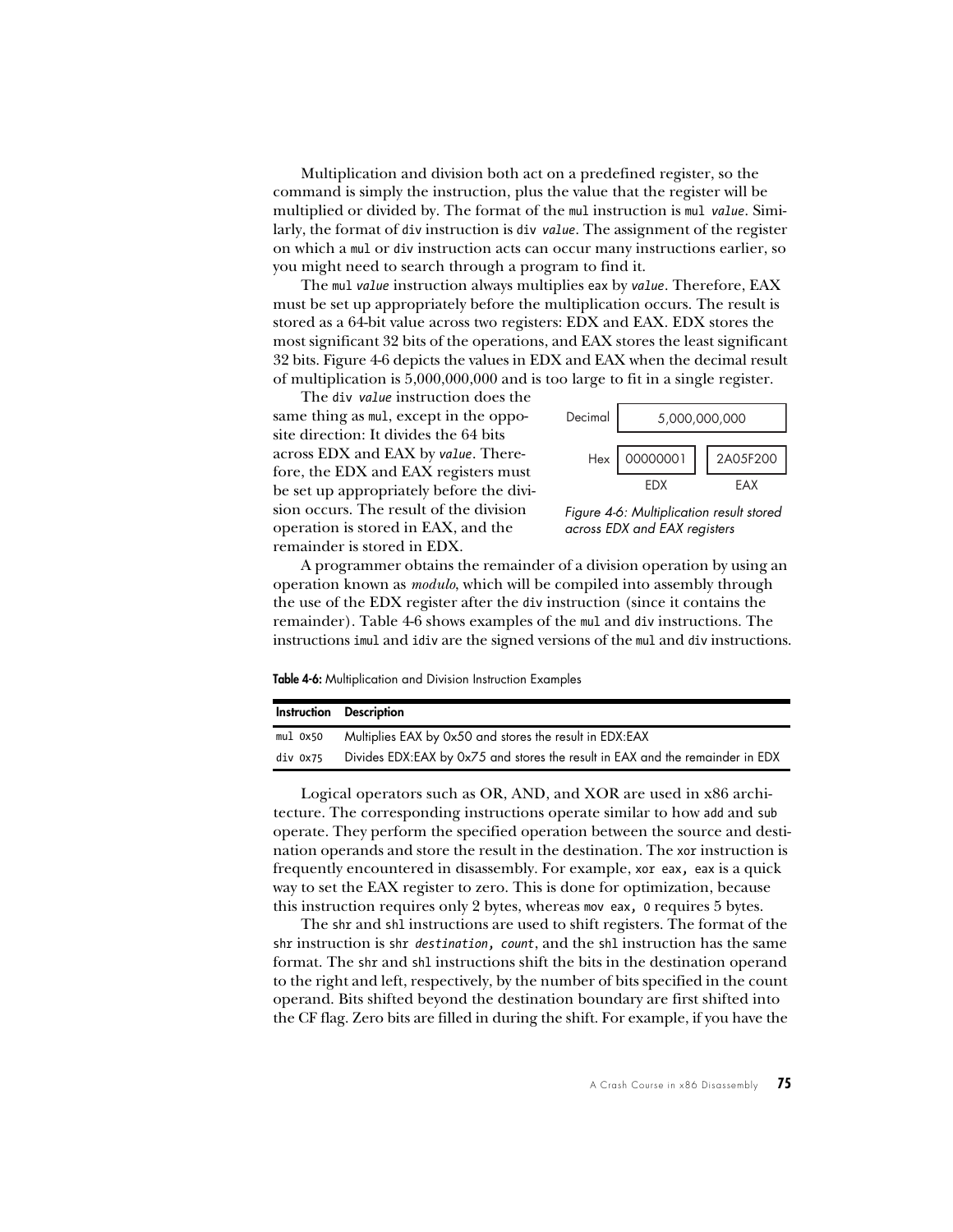binary value 1000 and shift it right by 1, the result is 0100. At the end of the shift instruction, the CF flag contains the last bit shifted out of the destination operand.

The rotation instructions, ror and rol, are similar to the shift instructions, except the shifted bits that "fall off" with the shift operation are rotated to the other end. In other words, during a right rotation (ror) the least significant bits are rotated to the most significant position. Left rotation (rol) is the exact opposite. Table 4-7 displays examples of these instructions.

| <b>Instruction</b>         | <b>Description</b>                                                                                                                                                  |
|----------------------------|---------------------------------------------------------------------------------------------------------------------------------------------------------------------|
| xor eax, eax               | Clears the EAX register                                                                                                                                             |
| or eax, 0x7575             | Performs the logical or operation on EAX with 0x7575                                                                                                                |
| mov eax, OxA<br>shl eax, 2 | Shifts the EAX register to the left 2 bits; these two instructions result in<br>$EAX = 0x28$ , because 1010 (0xA in binary) shifted 2 bits left is<br>101000 (0x28) |
| mov bl, OxA<br>ror bl, 2   | Rotates the BL register to the right 2 bits; these two instructions result in<br>BL = 10000010, because 1010 rotated 2 bits right is 10000010                       |

**Table 4-7:** Common Logical and Shifting Arithmetic Instructions

Shifting is often used in place of multiplication as an optimization. Shifting is simpler and faster than multiplication, because you don't need to set up registers and move data around, as you do for multiplication. The shl eax, 1 instruction computes the same result as multiplying EAX by two. Shifting to the left two bit positions multiplies the operand by four, and shifting to the left three bit positions multiplies the operand by eight. Shifting an operand to the left *n* bits multiplies it by  $2^n$ .

During malware analysis, if you encounter a function containing only the instructions xor, or, and, shl, ror, shr, or rol repeatedly and seemingly randomly, you have probably encountered an encryption or compression function. Don't get bogged down trying to analyze each instruction unless you really need to do so. Instead, your best bet in most cases is to mark this as an encryption routine and move on.

#### **NOP**

The final simple instruction, nop, does nothing. When it's issued, execution simply proceeds to the next instruction. The instruction nop is actually a pseudonym for xhcg eax, eax, but since exchanging EAX with itself does nothing, it is popularly referred to as NOP (no operation).

The opcode for this instruction is 0x90. It is commonly used in a NOP sled for buffer overflow attacks, when attackers don't have perfect control of their exploitation. It provides execution padding, which reduces the risk that the malicious shellcode will start executing in the middle, and therefore malfunction. We discuss nop sleds and shellcode in depth in Chapter 19.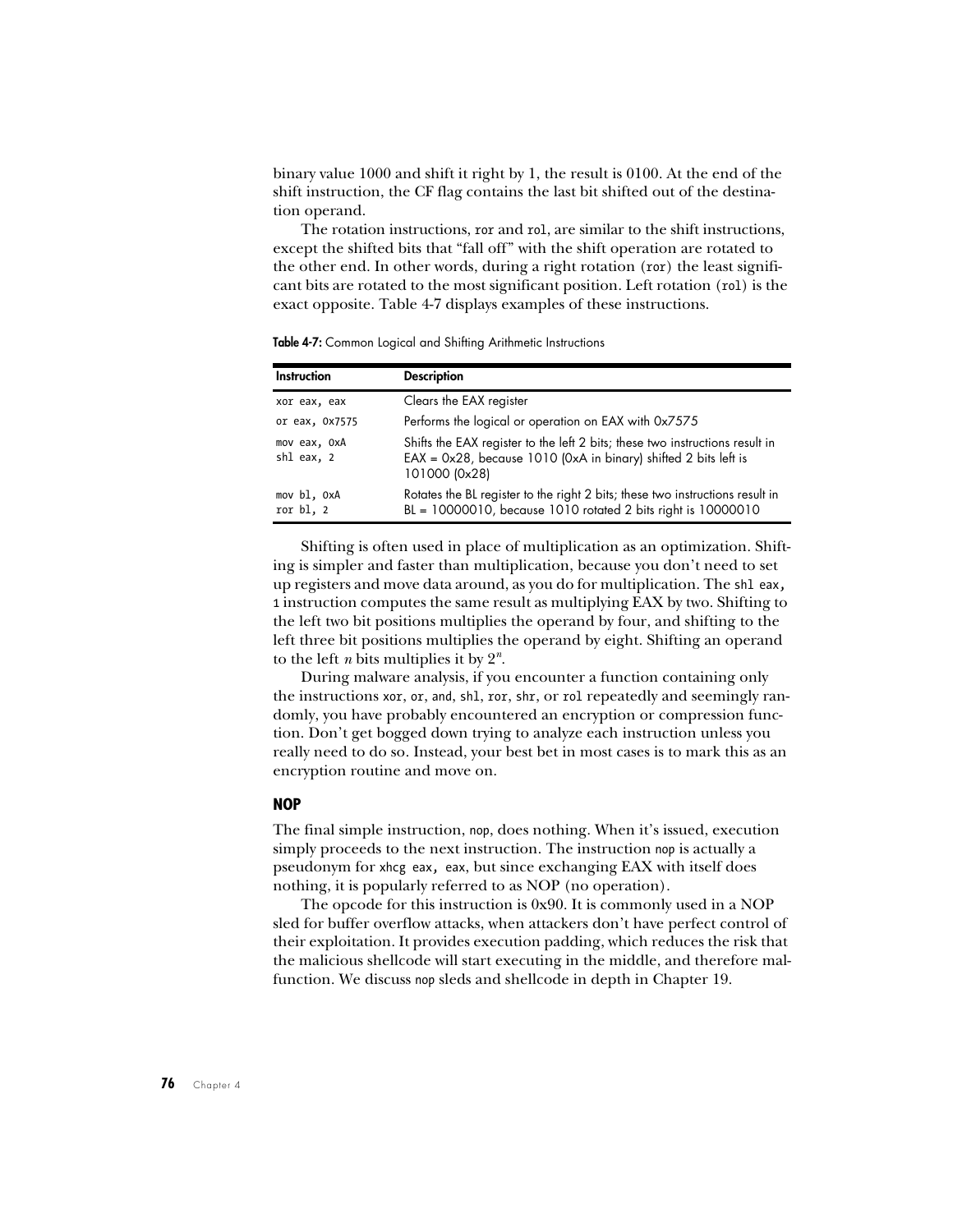## *The Stack*

Memory for functions, local variables, and flow control is stored in a *stack*, which is a data structure characterized by pushing and popping. You push items onto the stack, and then pop those items off. A stack is a last in, first out (LIFO) structure. For example, if you push the numbers 1, 2, and then 3 (in order), the first item to pop off will be 3, because it was the last item pushed onto the stack.

The x86 architecture has built-in support for a stack mechanism. The register support includes the ESP and EBP registers. ESP is the stack pointer and typically contains a memory address that points to the top of stack. The value of this register changes as items are pushed on and popped off the stack. EBP is the base pointer that stays consistent within a given function, so that the program can use it as a placeholder to keep track of the location of local variables and parameters.

The stack instructions include push, pop, call, leave, enter, and ret. The stack is allocated in a top-down format in memory, and the highest addresses are allocated and used first. As values are pushed onto the stack, smaller addresses are used (this is illustrated a bit later in Figure 4-7).

The stack is used for short-term storage only. It frequently stores local variables, parameters, and the return address. Its primary usage is for the management of data exchanged between function calls. The implementation of this management varies among compilers, but the most common convention is for local variables and parameters to be referenced relative to EBP.

#### **Function Calls**

*Functions* are portions of code within a program that perform a specific task and that are relatively independent of the remaining code. The main code calls and temporarily transfers execution to functions before returning to the main code. How the stack is utilized by a program is consistent throughout a given binary. For now, we will focus on the most common convention, known as cdecl. In Chapter 6 we will explore alternatives.

Many functions contain a *prologue*—a few lines of code at the start of the function. The prologue prepares the stack and registers for use within the function. In the same vein, an *epilogue* at the end of a function restores the stack and registers to their state before the function was called.

The following list summarizes the flow of the most common implementation for function calls. A bit later, Figure 4-8 shows a diagram of the stack layout for an individual stack frame, which clarifies the organization of stacks.

- 1. Arguments are placed on the stack using push instructions.
- 2. A function is called using call memory location. This causes the current instruction address (that is, the contents of the EIP register) to be pushed onto the stack. This address will be used to return to the main code when the function is finished. When the function begins, EIP is set to memory\_location (the start of the function).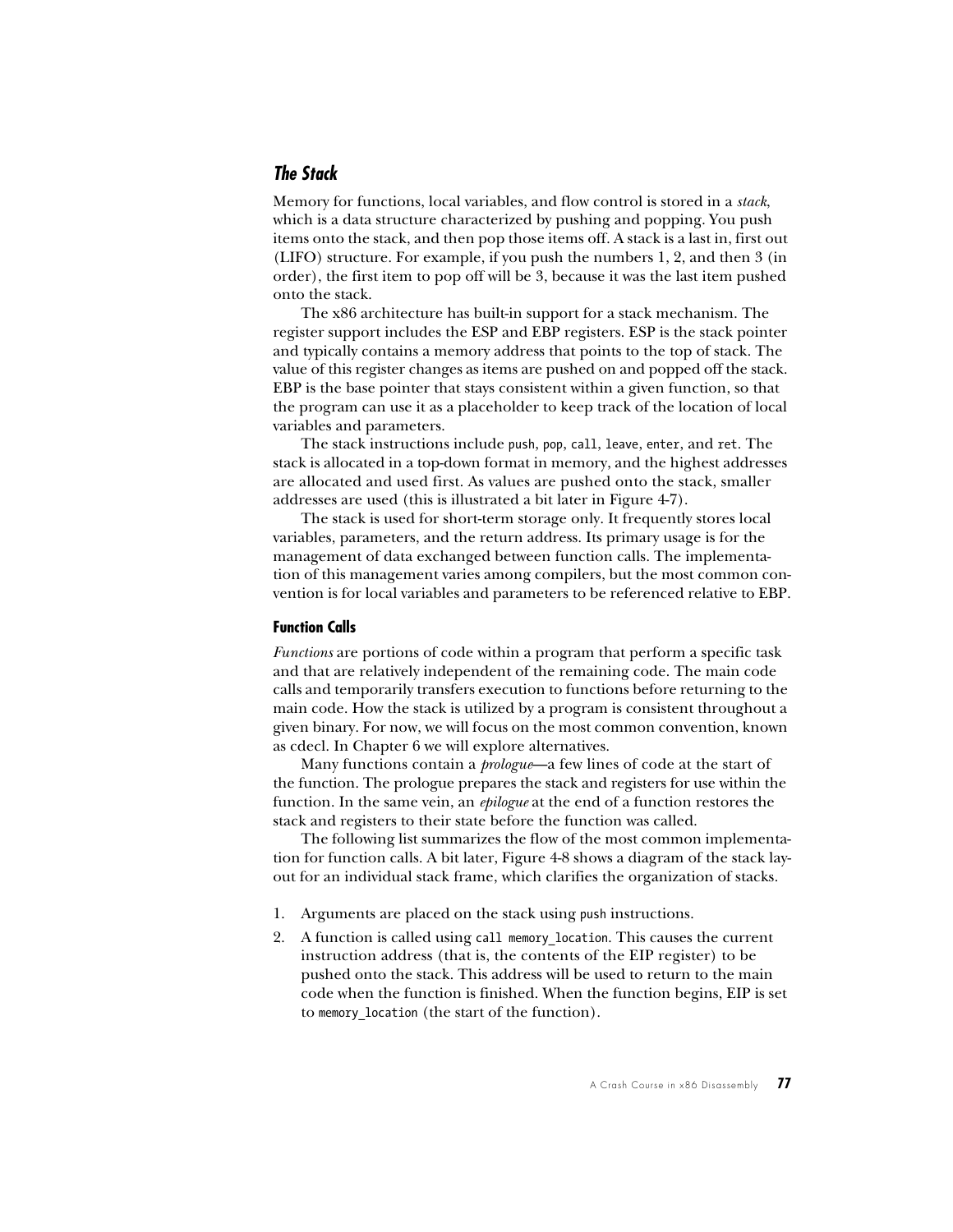- 3. Through the use of a function prologue, space is allocated on the stack for local variables and EBP (the base pointer) is pushed onto the stack. This is done to save EBP for the calling function.
- 4. The function performs its work.
- 5. Through the use of a function epilogue, the stack is restored. ESP is adjusted to free the local variables, and EBP is restored so that the calling function can address its variables properly. The leave instruction can be used as an epilogue because it sets ESP to equal EBP and pops EBP off the stack.
- 6. The function returns by calling the ret instruction. This pops the return address off the stack and into EIP, so that the program will continue executing from where the original call was made.
- 7. The stack is adjusted to remove the arguments that were sent, unless they'll be used again later.

### **Stack Layout**

As discussed, the stack is allocated in a top-down fashion, with the higher memory addresses used first. Figure 4-7 shows how the stack is laid out in memory. Each time a call is performed, a new stack frame is generated. A function maintains its own stack frame until it returns, at which time the caller's stack frame is restored and execution is transferred back to the calling function.





#### *Figure 4-7: x86 stack layout*

Figure 4-8 shows a dissection of one of the individual stack frames from Figure 4-7. The memory locations of individual items are also displayed. In this diagram, ESP would point to the top of the stack, which is the memory address 0x12F02C. EBP would be set to 0x12F03C throughout the duration of the function, so that the local variables and arguments can be referenced using EBP. The arguments that are pushed onto the stack before the call are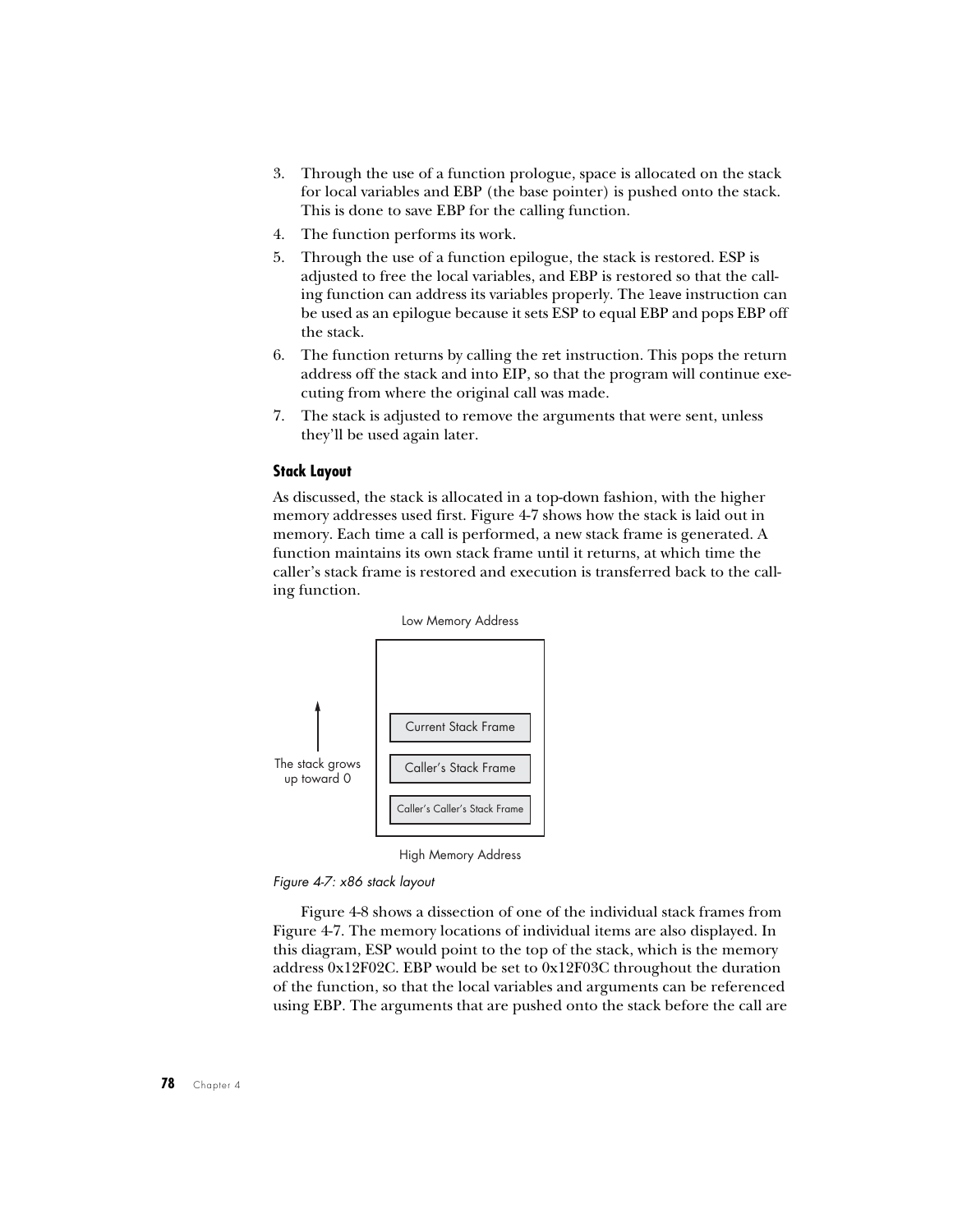shown at the bottom of the stack frame. Next, it contains the return address that is put on the stack automatically by the call instruction. The old EBP is next on the stack; this is the EBP from the caller's stack frame.

When information is pushed onto the stack, ESP will be decreased. In the example in Figure 4-8, if the instruction push eax were executed, ESP would be decremented by four and would contain 0x12F028, and the data contained in EAX would be copied to 0x12F028. If the instruction pop ebx were executed, the data at 0x12F028 would be moved into the EBX register, and then ESP would be incremented by four.



*Figure 4-8: Individual stack frame*

It is possible to read data from the stack without using the push or pop instructions. For example, the instruction mov eax, ss:[esp] will directly access the top of the stack. This is identical to pop eax, except the ESP register is not impacted. The convention used depends on the compiler and how the compiler is configured. (We discuss this in more detail in Chapter 6.)

The x86 architecture provides additional instructions for popping and pushing, the most popular of which are pusha and pushad. These instructions push all the registers onto the stack and are commonly used with popa and popad, which pop all the registers off the stack. The pusha and pushad functions operate as follows:

- pusha pushes the 16-bit registers on the stack in the following order: AX, CX, DX, BX, SP, BP, SI, DI.
- pushad pushes the 32-bit registers on the stack in the following order: EAX, ECX, EDX, EBX, ESP, EBP, ESI, EDI.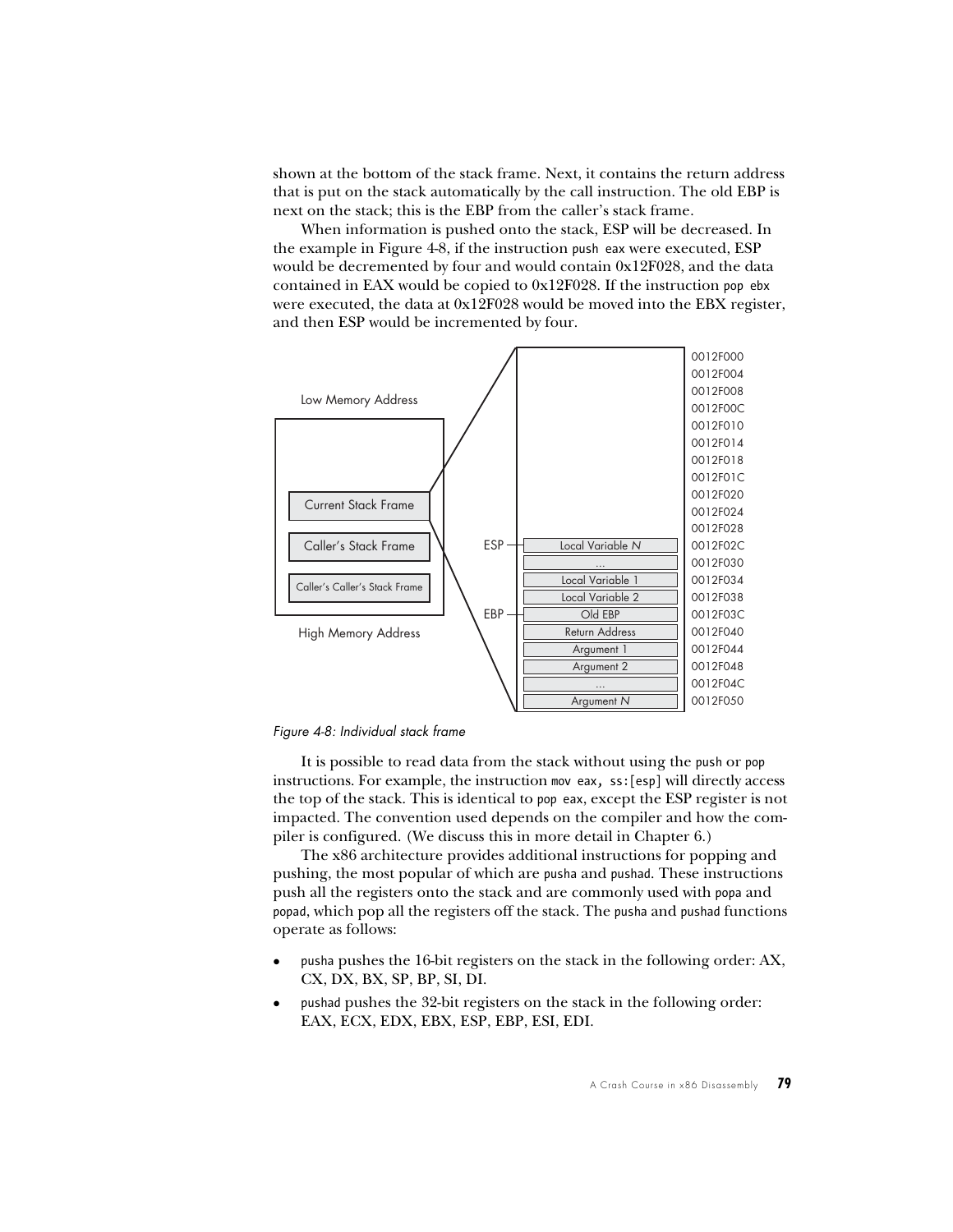These instructions are typically encountered in shellcode when someone wants to save the current state of the registers to the stack so that they can be restored at a later time. Compilers rarely use these instructions, so seeing them often indicates someone hand-coded assembly and/or shellcode.

#### *Conditionals*

All programming languages have the ability to make comparisons and make decisions based on those comparisons. *Conditionals* are instructions that perform the comparison.

The two most popular conditional instructions are test and cmp. The test instruction is identical to the and instruction; however, the operands involved are not modified by the instruction. The test instruction only sets the flags. The zero flag (ZF) is typically the flag of interest after the test instruction. A test of something against itself is often used to check for NULL values. An example of this is test eax, eax. You could also compare EAX to zero, but test eax, eax uses fewer bytes and fewer CPU cycles.

The cmp instruction is identical to the sub instruction; however, the operands are not affected. The cmp instruction is used only to set the flags. The zero flag and carry flag (CF) may be changed as a result of the cmp instruction. Table 4-8 shows how the cmp instruction impacts the flags.

**Table 4-8:** cmp Instruction and Flags

| cmp dst, src | 7F | ПF |
|--------------|----|----|
| $dst = src$  | 1  |    |
| dst < src    | n  | 1  |
| dst > src    | n  |    |

## *Branching*

A *branch* is a sequence of code that is conditionally executed depending on the flow of the program. The term *branching* is used to describe the control flow through the branches of a program.

The most popular way branching occurs is with *jump instructions*. An extensive set of jump instructions is used, of which the jmp instruction is the simplest. The format jmp *location* causes the next instruction executed to be the one specified by the jmp. This is known as an *unconditional* jump, because execution will always transfer to the target location. This simple jump will not satisfy all of your branching needs. For example, the logical equivalent to an if statement isn't possible with a jmp. There is no if statement in assembly code. This is where *conditional* jumps come in.

Conditional jumps use the flags to determine whether to jump or to proceed to the next instruction. More than 30 different types of conditional jumps can be used, but only a small set of them is commonly encountered.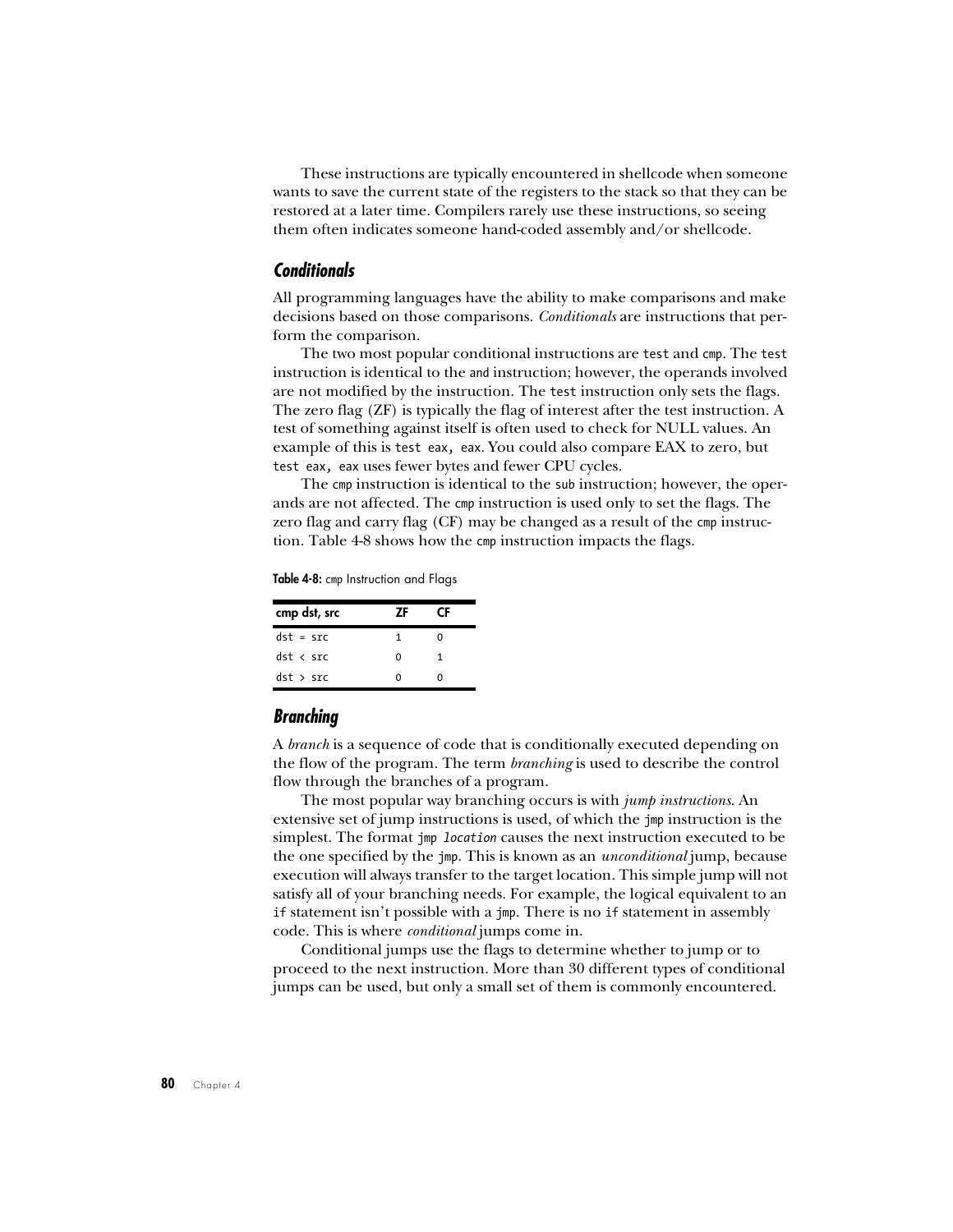Table 4-9 shows the most common conditional jump instructions and details of how they operate. *Jcc* is the shorthand for generally describing conditional jumps.

**Table 4-9:** Conditional Jumps

| <b>Instruction</b> | <b>Description</b>                                                                                                              |
|--------------------|---------------------------------------------------------------------------------------------------------------------------------|
| jz loc             | Jump to specified location if $ZF = 1$ .                                                                                        |
| jnz loc            | Jump to specified location if $ZF = 0$ .                                                                                        |
| je loc             | Same as jz, but commonly used after a cmp instruction. Jump will occur if the<br>destination operand equals the source operand. |
| jne loc            | Same as jnz, but commonly used after a cmp. Jump will occur if the destination<br>operand is not equal to the source operand.   |
| jg loc             | Performs signed comparison jump after a cmp if the destination operand is<br>greater than the source operand.                   |
| jge loc            | Performs signed comparison jump after a cmp if the destination operand is<br>greater than or equal to the source operand.       |
| ja loc             | Same as jg, but an unsigned comparison is performed.                                                                            |
| jae loc            | Same as jge, but an unsigned comparison is performed.                                                                           |
| il loc             | Performs signed comparison jump after a cmp if the destination operand is less<br>than the source operand.                      |
| jle loc            | Performs signed comparison jump after a cmp if the destination operand is less<br>than or equal to the source operand.          |
| jb loc             | Same as j1, but an unsigned comparison is performed.                                                                            |
| jbe loc            | Same as jle, but an unsigned comparison is performed.                                                                           |
| jo loc             | Jump if the previous instruction set the overflow flag (OF = 1).                                                                |
| js loc             | Jump if the sign flag is set (SF = $1$ ).                                                                                       |
| jecxz loc          | Jump to location if $ECX = 0$ .                                                                                                 |

## *Rep Instructions*

*Rep instructions* are a set of instructions for manipulating data buffers. They are usually in the form of an array of bytes, but they can also be single or double words. We will focus on arrays of bytes in this section. (Intel refers to these instructions as *string instructions*, but we won't use this term to avoid confusion with the strings we discussed in Chapter 1.)

The most common data buffer manipulation instructions are movs*x*, cmps*x*, stos*x*, and scas*x*, where *x* = b, w, or d for byte, word, or double word, respectively. These instructions work with any type of data, but our focus in this section will be bytes, so we will use movsb, cmpsb, and so on.

The ESI and EDI registers are used in these operations. ESI is the source index register, and EDI is the destination index register. ECX is used as the counting variable.

These instructions require a prefix to operate on data lengths greater than 1. The movsb instruction will move only a single byte and does not utilize the ECX register.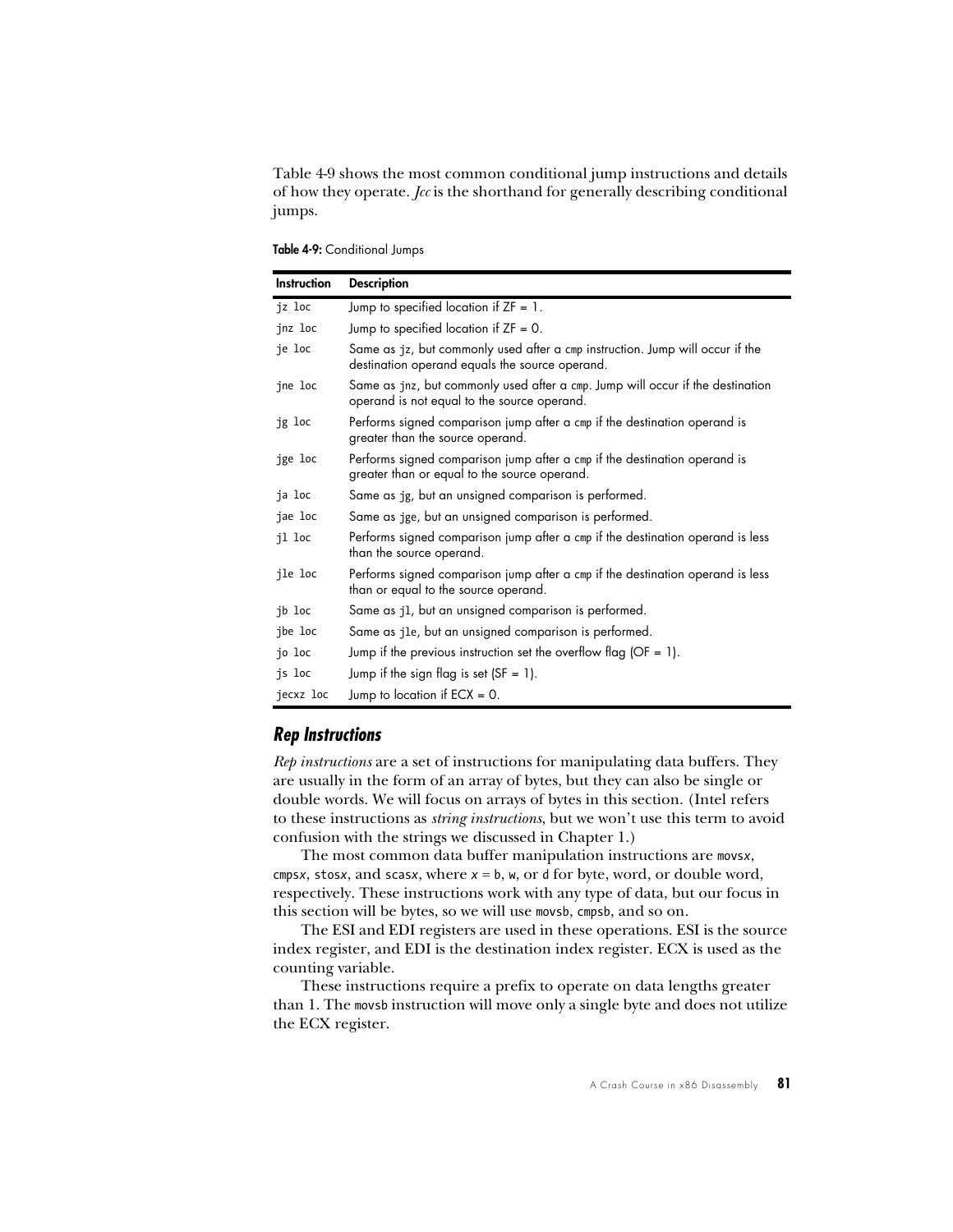In x86, the repeat prefixes are used for multibyte operations. The rep instruction increments the ESI and EDI offsets, and decrements the ECX register. The rep prefix will continue until  $ECX = 0$ . The repe/repz and repne/ repnz prefixes will continue until  $\text{ECX} = 0$  or until the  $\text{ZF} = 1$  or 0. This is illustrated in Table 4-10. Therefore, in most data buffer manipulation instructions, ESI, EDI, and ECX must be properly initialized for the rep instruction to be useful.

**Table 4-10:** rep Instruction Termination Requirements

| Instruction  | <b>Description</b>                 |
|--------------|------------------------------------|
| rep          | Repeat until $ECX = 0$             |
| repe, repz   | Repeat until $ECX = 0$ or $ZF = 0$ |
| repne, repnz | Repeat until $ECX = 0$ or $ZF = 1$ |

The movsb instruction is used to move a sequence of bytes from one location to another. The rep prefix is commonly used with movsb to copy a sequence of bytes, with size defined by ECX. The rep movsb instruction is the logical equivalent of the C memcpy function. The movsb instruction grabs the byte at address ESI, stores it at address EDI, and then increments or decrements the ESI and EDI registers by one according to the setting of the direction flag (DF). If  $DF = 0$ , they are incremented; otherwise, they are decremented.

You rarely see this in compiled C code, but in shellcode, people will sometimes flip the direction flag so they can store data in the reverse direction. If the rep prefix is present, the ECX is checked to see if it contains zero. If not, then the instruction moves the byte from ESI to EDI and decrements the ECX register. This process repeats until  $ECX = 0$ .

The cmpsb instruction is used to compare two sequences of bytes to determine whether they contain the same data. The cmpsb instruction subtracts the value at location EDI from the value at ESI and updates the flags. It is typically used with the repe prefix. When coupled with the repe prefix, the cmpsb instruction compares each byte of the two sequences until it finds a difference between the sequences or reaches the end of the comparison. The cmpsb instruction obtains the byte at address ESI, compares the value at location EDI to set the flags, and then increments the ESI and EDI registers by one. If the repe prefix is present, ECX is checked and the flags are also checked, but if  $ECX = 0$  or  $ZF = 0$ , the operation will stop repeating. This is equivalent to the C function memcmp.

The scasb instruction is used to search for a single value in a sequence of bytes. The value is defined by the AL register. This works in the same way as cmpsb, but it compares the byte located at address ESI to AL, rather than to EDI. The repe operation will continue until the byte is found or  $ECX = 0$ . If the value is found in the sequence of bytes, ESI stores the location of that value.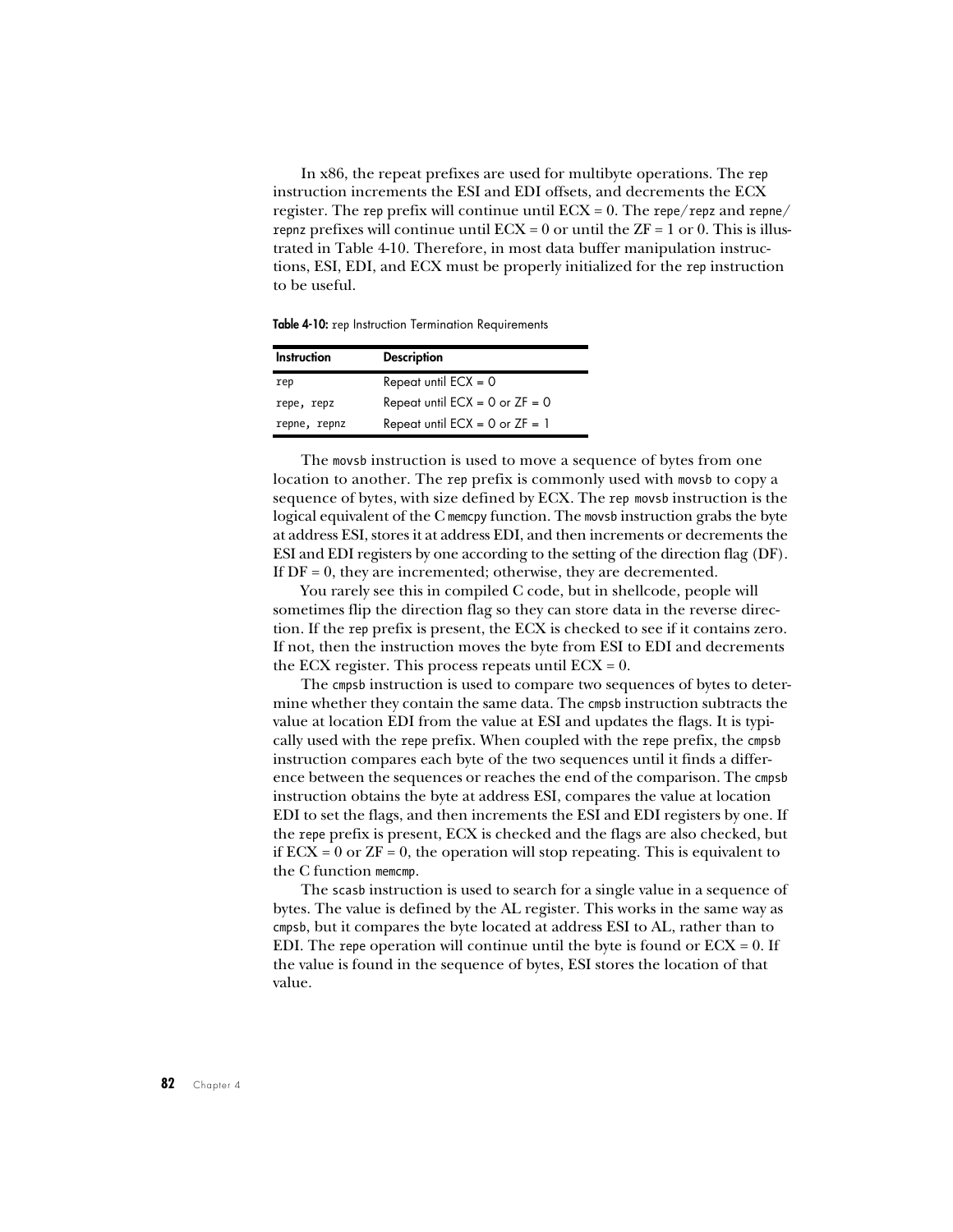The stosb instruction is used to store values in a location specified by EDI. This is identical to scasb, but instead of being searched for, the specified byte is placed in the location specified by EDI. The rep prefix is used with scasb to initialize a buffer of memory, wherein every byte contains the same value. This is equivalent to the C function memset. Table 4-11 displays some common rep instructions and describes their operation.

| Table 4-11: rep Instruction Examples |  |
|--------------------------------------|--|
|--------------------------------------|--|

| Instruction | <b>Description</b>                                                                                                                                                                                                                                                      |
|-------------|-------------------------------------------------------------------------------------------------------------------------------------------------------------------------------------------------------------------------------------------------------------------------|
| repe cmpsb  | Used to compare two data buffers. EDI and ESI must be set to the two buffer<br>locations, and ECX must be set to the buffer length. The comparison will<br>continue until $ECX = 0$ or the buffers are not equal.                                                       |
| rep stosb   | Used to initialize all bytes of a buffer to a certain value. EDI will contain the<br>buffer location, and AL must contain the initialization value. This instruction is<br>often seen used with xor eax, eax.                                                           |
| rep movsb   | Typically used to copy a buffer of bytes. ESI must be set to the source buffer<br>address, EDI must be set to the destination buffer address, and ECX must<br>contain the length to copy. Byte-by-byte copy will continue until $ECX = 0$ .                             |
| repne scasb | Used for searching a data buffer for a single byte. EDI must contain the<br>address of the buffer, AL must contain the byte you are looking for, and ECX<br>must be set to the buffer length. The comparison will continue until ECX = 0 or<br>until the byte is found. |

## *C Main Method and Offsets*

Because malware is often written in C, it's important that you know how the main method of a C program translates to assembly. This knowledge will also help you understand how offsets differ when you go from C code to assembly.

A standard C program has two arguments for the main method, typically in this form:

```
int main(int argc, char ** argv)
```
The parameters argc and argv are determined at runtime. The argc parameter is an integer that contains the number of arguments on the command line, including the program name. The argv parameter is a pointer to an array of strings that contain the command-line arguments. The following example shows a command-line program and the results of argc and argv when the program is run.

```
filetestprogram.exe -r filename.txt
```

```
argc = 3argv[0] = filetestprogram.exe
argv[1] = -rargv[2] = filename.txt
```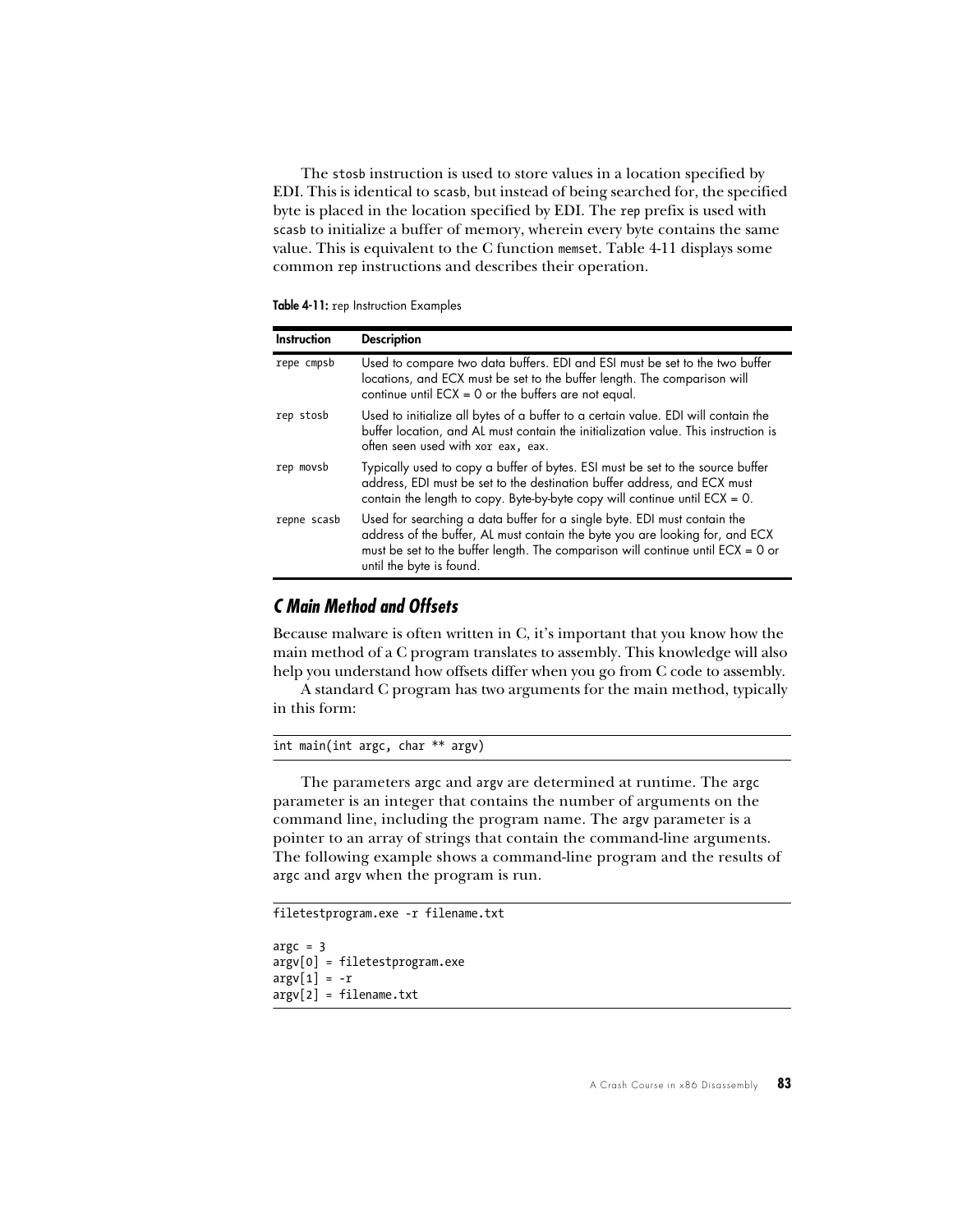Listing 4-1 shows the C code for a simple program.

```
int main(int argc, char* argv[])
{
       if (argc != 3) {return 0;}
      if (strnew[1], " -r", 2) == 0){
             DeleteFileA(argv[2]);
       }
       return 0;
}
```
*Listing 4-1: C code, main method example*

Listing 4-2 shows the C code from Listing 4-1 in compiled form. This example will help you understand how the parameters listed in Table 4-12 are accessed in assembly code. argc is compared to 3 at  $\bullet$ , and argv[1] is compared to -r at  $\bullet$  through the use of a strncmp. Notice how argv[1] is accessed: First the location of the beginning of the array is loaded into eax, and then 4 (the offset) is added to eax to get argv[1]. The number 4 is used because each entry in the argv array is an address to a string, and each address is 4 bytes in size on a 32-bit system. If -r is provided on the command line, the code starting at  $\bullet$  will be executed, which is when we see argv[2] accessed at offset 8 relative to argv and provided as an argument to the DeleteFileA function.

| 004113CE | cmp  | $[ebp+arge], 3$ $\bullet$    |
|----------|------|------------------------------|
| 004113D2 | jz   | short loc 4113D8             |
| 004113D4 | xor  | eax, eax                     |
| 004113D6 | jmp  | short loc 411414             |
| 004113D8 | mov  | esi, esp                     |
| 004113DA | push | ; MaxCount<br>$\overline{2}$ |
| 004113DC | push | $: " - r"$<br>offset Str2    |
| 004113E1 | mov  | eax, $[ebp+argv]$            |
| 004113E4 | mov  | $ex, [eax+4]$                |
| 004113E7 | push | ; Str1<br>ecx                |
| 004113E8 | call | strncmp <sup>@</sup>         |
| 004113F8 | test | eax, eax                     |
| 004113FA | jnz  | short loc 411412             |
| 004113FC | mov  | esi, esp $\Theta$            |
| 004113FE | mov  | eax, $[ebp+argv]$            |
| 00411401 | mov  | $exc, [eax+8]$               |
| 00411404 | push | ; lpFileName<br>ecx          |
| 00411405 | call | DeleteFileA                  |
|          |      |                              |

*Listing 4-2: Assembly code, C main method parameters*